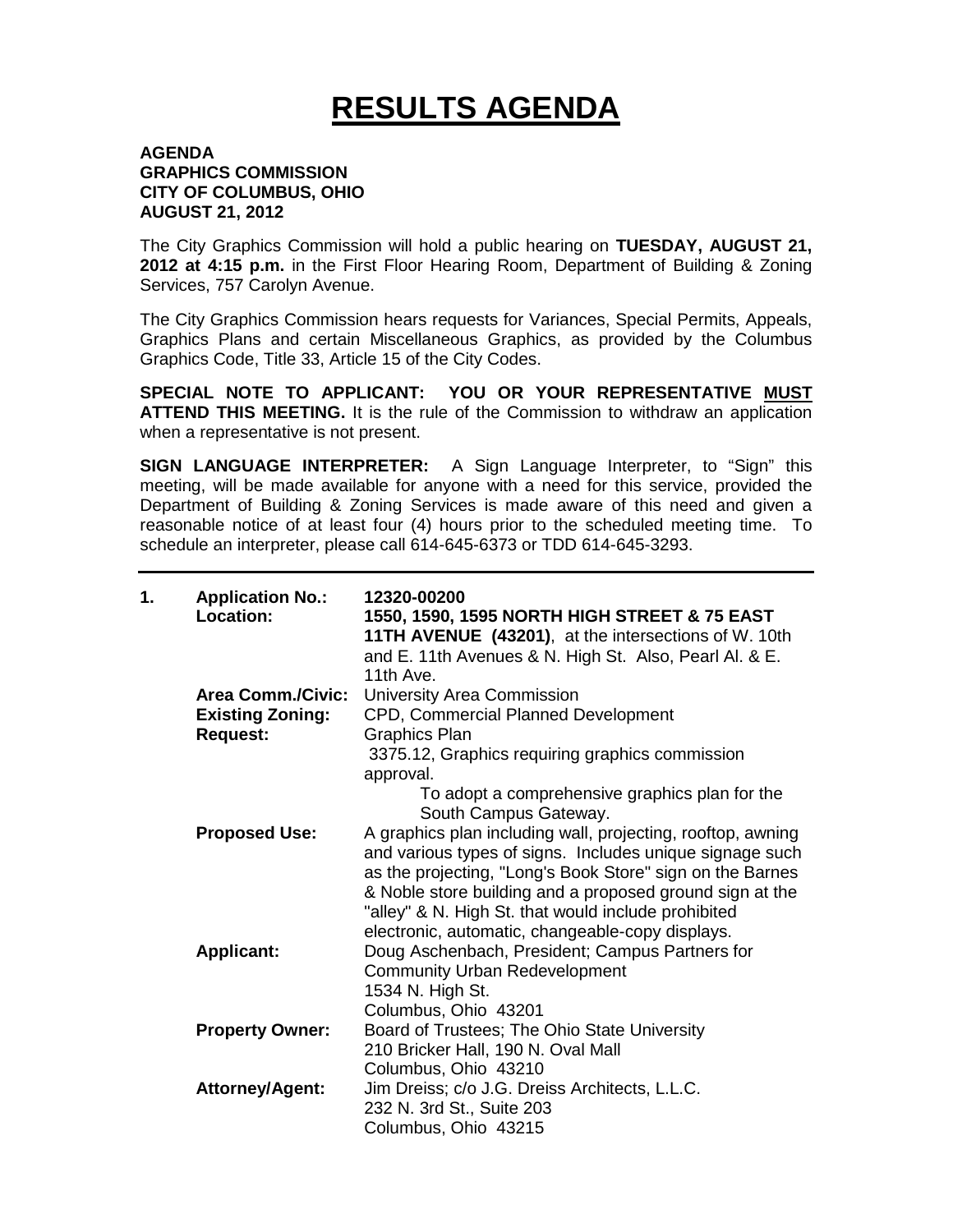**APPROVED**

**Case Planner:** Dave Reiss, 645-7973 **E-mail:** [DJReiss@Columbus.gov](mailto:DJReiss@Columbus.gov)

| Location:<br>3923 NORTH HIGH STREET (43214), at the northwest<br>corner of Hollenback Dr. & N. High St.<br><b>Clintonville Area Commission</b><br><b>Area Comm./Civic:</b><br><b>Existing Zoning:</b><br>R-3, Residential<br><b>Request:</b><br>Variance<br>3376.09, Permanent signs for other uses in residential<br>districts.<br>To increase the allowable size of a ground sign<br>from 64 sq. ft. to approximately 124 sq. ft.<br>To replace three existing ground signs with one combined<br><b>Proposed Use:</b><br>ground sign.<br>Mollie O'Donnell, Planning Administrator; c/o Columbus<br><b>Applicant:</b><br><b>Recreation &amp; Parks</b><br>1111 E. Broad St.<br>Columbus, Ohio 43205<br><b>Property Owner:</b><br>Alan D. McKnight, Director; c/o Columbus Recreation &<br>Parks<br>1111 E. Broad St.<br>Columbus, Ohio 43215<br><b>Attorney/Agent:</b><br>Mark Denzer; Denzer Design Group, L.L.C.<br>4905 Pleasant Valley Dr.<br>Columbus, Ohio 43220 |                      |                      |
|-------------------------------------------------------------------------------------------------------------------------------------------------------------------------------------------------------------------------------------------------------------------------------------------------------------------------------------------------------------------------------------------------------------------------------------------------------------------------------------------------------------------------------------------------------------------------------------------------------------------------------------------------------------------------------------------------------------------------------------------------------------------------------------------------------------------------------------------------------------------------------------------------------------------------------------------------------------------------|----------------------|----------------------|
|                                                                                                                                                                                                                                                                                                                                                                                                                                                                                                                                                                                                                                                                                                                                                                                                                                                                                                                                                                         |                      |                      |
|                                                                                                                                                                                                                                                                                                                                                                                                                                                                                                                                                                                                                                                                                                                                                                                                                                                                                                                                                                         |                      |                      |
|                                                                                                                                                                                                                                                                                                                                                                                                                                                                                                                                                                                                                                                                                                                                                                                                                                                                                                                                                                         |                      |                      |
|                                                                                                                                                                                                                                                                                                                                                                                                                                                                                                                                                                                                                                                                                                                                                                                                                                                                                                                                                                         |                      |                      |
|                                                                                                                                                                                                                                                                                                                                                                                                                                                                                                                                                                                                                                                                                                                                                                                                                                                                                                                                                                         |                      |                      |
|                                                                                                                                                                                                                                                                                                                                                                                                                                                                                                                                                                                                                                                                                                                                                                                                                                                                                                                                                                         |                      |                      |
|                                                                                                                                                                                                                                                                                                                                                                                                                                                                                                                                                                                                                                                                                                                                                                                                                                                                                                                                                                         |                      |                      |
|                                                                                                                                                                                                                                                                                                                                                                                                                                                                                                                                                                                                                                                                                                                                                                                                                                                                                                                                                                         |                      |                      |
|                                                                                                                                                                                                                                                                                                                                                                                                                                                                                                                                                                                                                                                                                                                                                                                                                                                                                                                                                                         |                      |                      |
|                                                                                                                                                                                                                                                                                                                                                                                                                                                                                                                                                                                                                                                                                                                                                                                                                                                                                                                                                                         |                      |                      |
|                                                                                                                                                                                                                                                                                                                                                                                                                                                                                                                                                                                                                                                                                                                                                                                                                                                                                                                                                                         |                      |                      |
|                                                                                                                                                                                                                                                                                                                                                                                                                                                                                                                                                                                                                                                                                                                                                                                                                                                                                                                                                                         |                      |                      |
|                                                                                                                                                                                                                                                                                                                                                                                                                                                                                                                                                                                                                                                                                                                                                                                                                                                                                                                                                                         |                      |                      |
|                                                                                                                                                                                                                                                                                                                                                                                                                                                                                                                                                                                                                                                                                                                                                                                                                                                                                                                                                                         |                      |                      |
|                                                                                                                                                                                                                                                                                                                                                                                                                                                                                                                                                                                                                                                                                                                                                                                                                                                                                                                                                                         |                      |                      |
|                                                                                                                                                                                                                                                                                                                                                                                                                                                                                                                                                                                                                                                                                                                                                                                                                                                                                                                                                                         |                      |                      |
|                                                                                                                                                                                                                                                                                                                                                                                                                                                                                                                                                                                                                                                                                                                                                                                                                                                                                                                                                                         |                      |                      |
|                                                                                                                                                                                                                                                                                                                                                                                                                                                                                                                                                                                                                                                                                                                                                                                                                                                                                                                                                                         |                      |                      |
|                                                                                                                                                                                                                                                                                                                                                                                                                                                                                                                                                                                                                                                                                                                                                                                                                                                                                                                                                                         |                      |                      |
|                                                                                                                                                                                                                                                                                                                                                                                                                                                                                                                                                                                                                                                                                                                                                                                                                                                                                                                                                                         |                      |                      |
|                                                                                                                                                                                                                                                                                                                                                                                                                                                                                                                                                                                                                                                                                                                                                                                                                                                                                                                                                                         |                      |                      |
|                                                                                                                                                                                                                                                                                                                                                                                                                                                                                                                                                                                                                                                                                                                                                                                                                                                                                                                                                                         |                      |                      |
|                                                                                                                                                                                                                                                                                                                                                                                                                                                                                                                                                                                                                                                                                                                                                                                                                                                                                                                                                                         |                      |                      |
|                                                                                                                                                                                                                                                                                                                                                                                                                                                                                                                                                                                                                                                                                                                                                                                                                                                                                                                                                                         | <b>Case Planner:</b> | Dave Reiss, 645-7973 |
| E-mail:<br>DJReiss@Columbus.gov                                                                                                                                                                                                                                                                                                                                                                                                                                                                                                                                                                                                                                                                                                                                                                                                                                                                                                                                         |                      |                      |
|                                                                                                                                                                                                                                                                                                                                                                                                                                                                                                                                                                                                                                                                                                                                                                                                                                                                                                                                                                         | <b>APPROVED</b>      |                      |